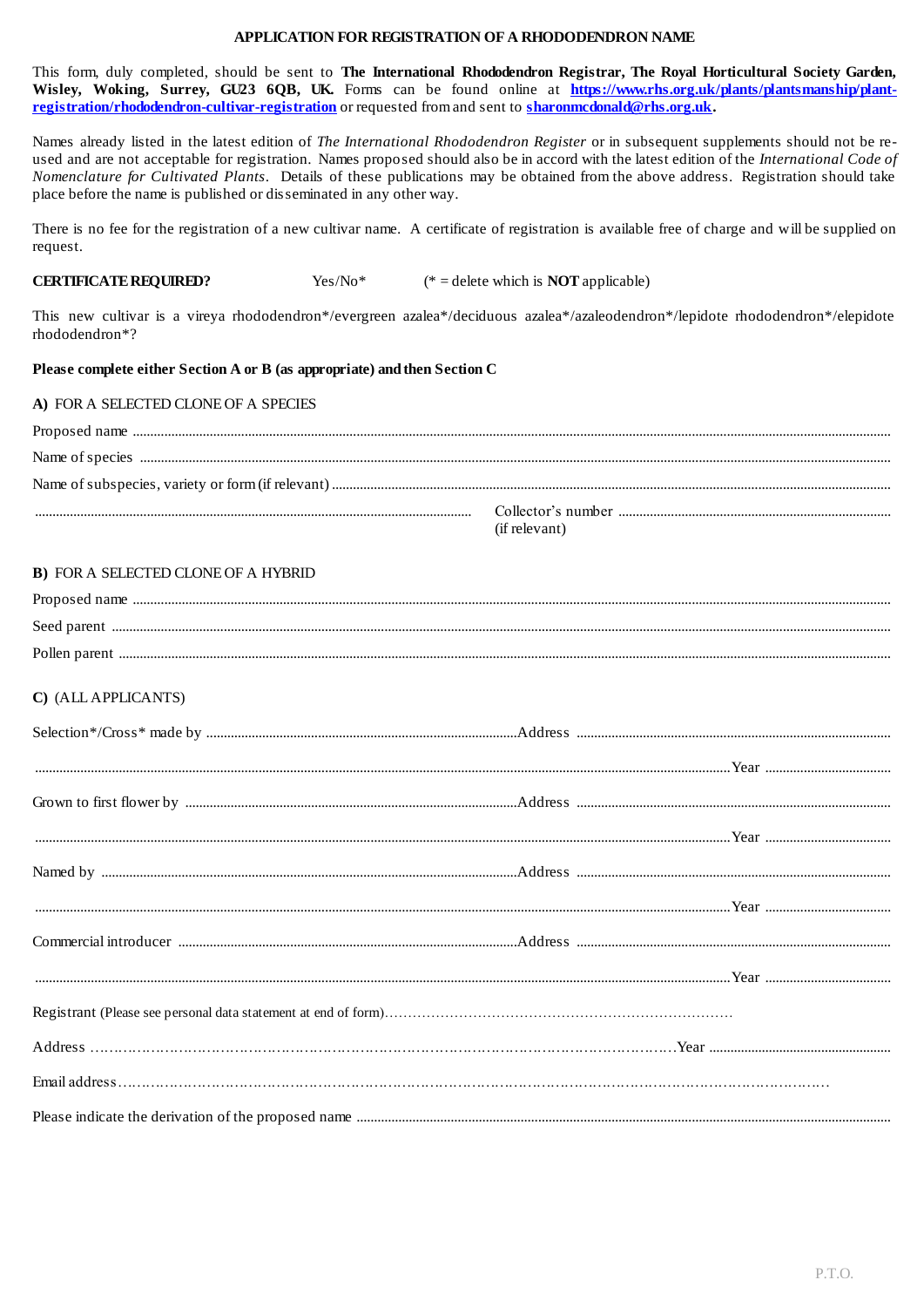| <b>EXECUTE 11015.</b> WHERE POSSIBLE COLORE EXECUTIVE SHOWN DC given from the Kind Colorn Chart (1700), 1700), 1777, 2001, 2001, 2015<br>please indicate which was used) |  |  |                                               |  |
|--------------------------------------------------------------------------------------------------------------------------------------------------------------------------|--|--|-----------------------------------------------|--|
|                                                                                                                                                                          |  |  |                                               |  |
|                                                                                                                                                                          |  |  |                                               |  |
|                                                                                                                                                                          |  |  |                                               |  |
|                                                                                                                                                                          |  |  |                                               |  |
|                                                                                                                                                                          |  |  |                                               |  |
|                                                                                                                                                                          |  |  |                                               |  |
|                                                                                                                                                                          |  |  |                                               |  |
|                                                                                                                                                                          |  |  |                                               |  |
|                                                                                                                                                                          |  |  |                                               |  |
|                                                                                                                                                                          |  |  |                                               |  |
|                                                                                                                                                                          |  |  |                                               |  |
|                                                                                                                                                                          |  |  |                                               |  |
|                                                                                                                                                                          |  |  |                                               |  |
|                                                                                                                                                                          |  |  |                                               |  |
|                                                                                                                                                                          |  |  |                                               |  |
|                                                                                                                                                                          |  |  |                                               |  |
| <b>Leaf margin</b> (a) flat* (b) wavy* (c) upcurved* (d) decurved*                                                                                                       |  |  | <b>Upper surface</b> (a) matt* (b) $g$ lossy* |  |
| <b>Leap</b> shape                                                                                                                                                        |  |  |                                               |  |
| <b>Type of indumentum</b> (a) hairs $*$ (b) scales $*$ (c) none $*$                                                                                                      |  |  |                                               |  |
|                                                                                                                                                                          |  |  |                                               |  |
|                                                                                                                                                                          |  |  |                                               |  |
|                                                                                                                                                                          |  |  |                                               |  |
|                                                                                                                                                                          |  |  |                                               |  |
|                                                                                                                                                                          |  |  |                                               |  |
|                                                                                                                                                                          |  |  |                                               |  |
|                                                                                                                                                                          |  |  |                                               |  |
|                                                                                                                                                                          |  |  |                                               |  |
| Has the name appeared in a <b>dated</b> publication, with a description? If so please give details of the first such publication                                         |  |  |                                               |  |
|                                                                                                                                                                          |  |  |                                               |  |
|                                                                                                                                                                          |  |  |                                               |  |
|                                                                                                                                                                          |  |  |                                               |  |
| Please indicate any trademark or additional trade designation ("commercial synonym") to be used in marketing the plant                                                   |  |  |                                               |  |
|                                                                                                                                                                          |  |  |                                               |  |

**DESCRIPTION:** Where possible colour references should be given from the RHS Colour Chart (1966\*, 1986\*, 1995\*, 2001\*, 2007\*, 2015\*,